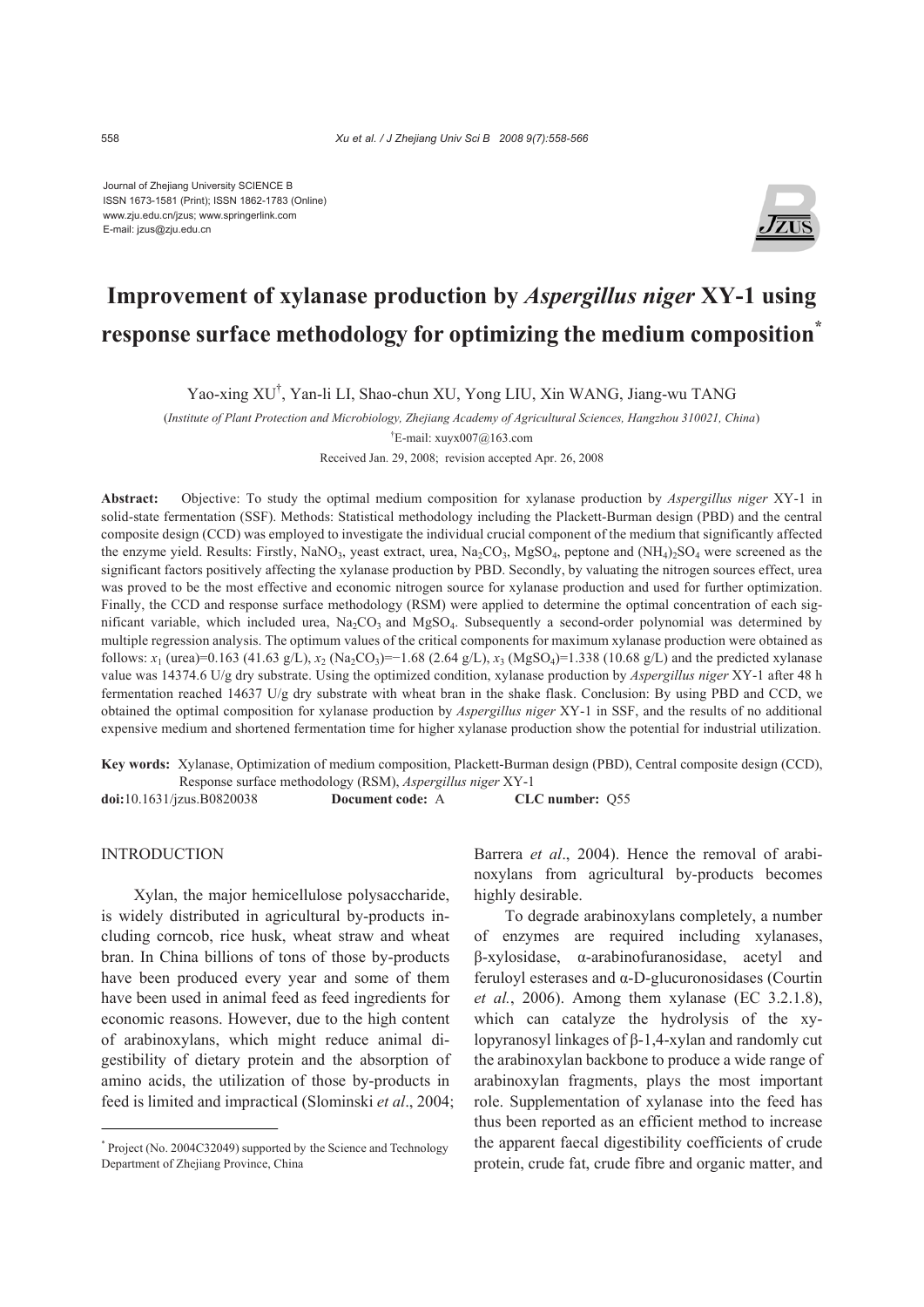improved energy absorption (Lindberg *et al*., 2007; Tapingkae *et al*., 2008; Sterk *et al*., 2007; Nortey *et al*., 2007). So far commercial xylanase products have already appeared on the market and most of them are produced by *Bacillus* (Heck *et al*., 2006; Gessesse and Mamo, 1999), *Aspergillus* (Wu *et al*., 2005; Senthilkumar *et al*., 2005; Botella *et al*., 2007), *Penicillium oxalicum* (Li *et al*., 2007a; 2007b), *Paecilomyces themophila* (Yang *et al*., 2006) and *Thermomyces lanuginosus* (Sonia *et al*., 2005).

Production of xylanase by solid-state fermentation (SSF) using various lignocellulosic substrates has been reported previously (Ghanem *et al*., 2000; Li *et al*., 2007c) and was found to have several advantages, such as higher productivity as well as lower operational and capital costs. Because the cost of the enzyme is the major factor for broad application, approaches that either decrease the medium cost or increase production efficiency should be investigated. Since SSF can be performed on a variety of lignocellulosic materials, such as wheat straw, wheat bran and corncob, the cost of xylanase production can be reduced greatly. On the another hand, high yield xylanase production strains have been screened by Yang *et al*.(2006), but the fermentation time was 4~12 d and that was not adequate in meeting industrial needs (Narang *et al*., 2001; Park *et al*., 2002; Bakri *et al*., 2003; Wu *et al*., 2005; Yang *et al*., 2006). Recently an *Aspergillus niger* strain XY-1 was isolated for high-level xylanase production in our lab and its fermentation time was shortened to 2 d. It provided great expectations for use as an industrial strain.

The aim of this work was to apply statistical methods to optimize the fermentation medium compositions for the improvement of xylanase production by *A*. *niger* XY-1. A Placket-Burman design (PBD) (Plackett and Burman, 1946) was firstly used to identify the medium components which had significant effects on xylanase production. A central composite design (CCD) (Box and Wilson, 1951) was then employed to optimize the factors that had a significant influence on xylanase production.

# MATERIALS AND METHODS

#### **Microorganism and chemicals**

The organism used in the current study was *A*.

*niger* XY-1, identified by the China General Microbiological Culture Collection Center. The strain was grown on potato dextrose agar (PDA) slants at 28 °C for 5 d and then stored at 4 °C. Inoculum was prepared by suspending the spores from a PDA slant by adding sterile distilled water to give a final spore count of  $1\times10^6$  spores/ml. Unless indicated otherwise, all chemicals and reagents were purchased from Huadong Medicine Co., Ltd. Equipment Chemical Reagent Branch (Hangzhou, China).

#### **SSF for xylanase production**

Wheat bran was purchased from a local market and used as the solid substrate in the experiments. The fermentation medium was made by adding 10 g of wheat bran to a 300-ml Erlenmeyer flask, then mixed with 10 ml of additive nutrient solution (changed according to experimental needs) to give the final moisture ratio of 1:1 (w/v). After sterilization by autoclaving at 121 °C for 30 min, the medium in the flask was cooled down and inoculated with 1 ml spores suspension, then incubated at 28 °C for 48 h. To assess the effects of medium ingredients on the production of xylanase by using PBD and CCD, the composition of the nutrient solution varied according to the experimental designs.

# **PBD for valuating the factors effect**

There are a range of factors that need to be tested for their importance in xylanase production. PBD is a useful tool to screen '*n*' variables ('*n*−3' actual factors and '3' invented variables for estimating errors) in just '*n*+1' experiments (Plackett and Burman, 1946), which will reduce the enormous total number of experiments in comparison with full factorial designs which require  $2^N$  (*N* denotes the number of factors) experiments. The factors investigated in the current study included eight easily metabolized sugars (glucose, xylose, maltose, galactose, lactose, sucrose, mannose and raffinose), seven nitrogen sources (yeast extract, peptone, beef extract,  $(NH_4)_2SO_4$ ,  $NaNO_2$ , NaNO<sub>3</sub> and urea) and five salt additives  $(CaCl<sub>2</sub>,$  $FeSO<sub>4</sub>$ , Na<sub>2</sub>CO<sub>3</sub>, MgSO<sub>4</sub> and KH<sub>2</sub>PO<sub>4</sub>). Each variable was tested at two levels. The high level was  $5 g/L (+)$ and the low level was  $0 g/L$  (−). The impact of each variable on xylanase activity was estimated based on comparison of the difference in the mean between the high level  $(+)$  and the low level  $(-)$ .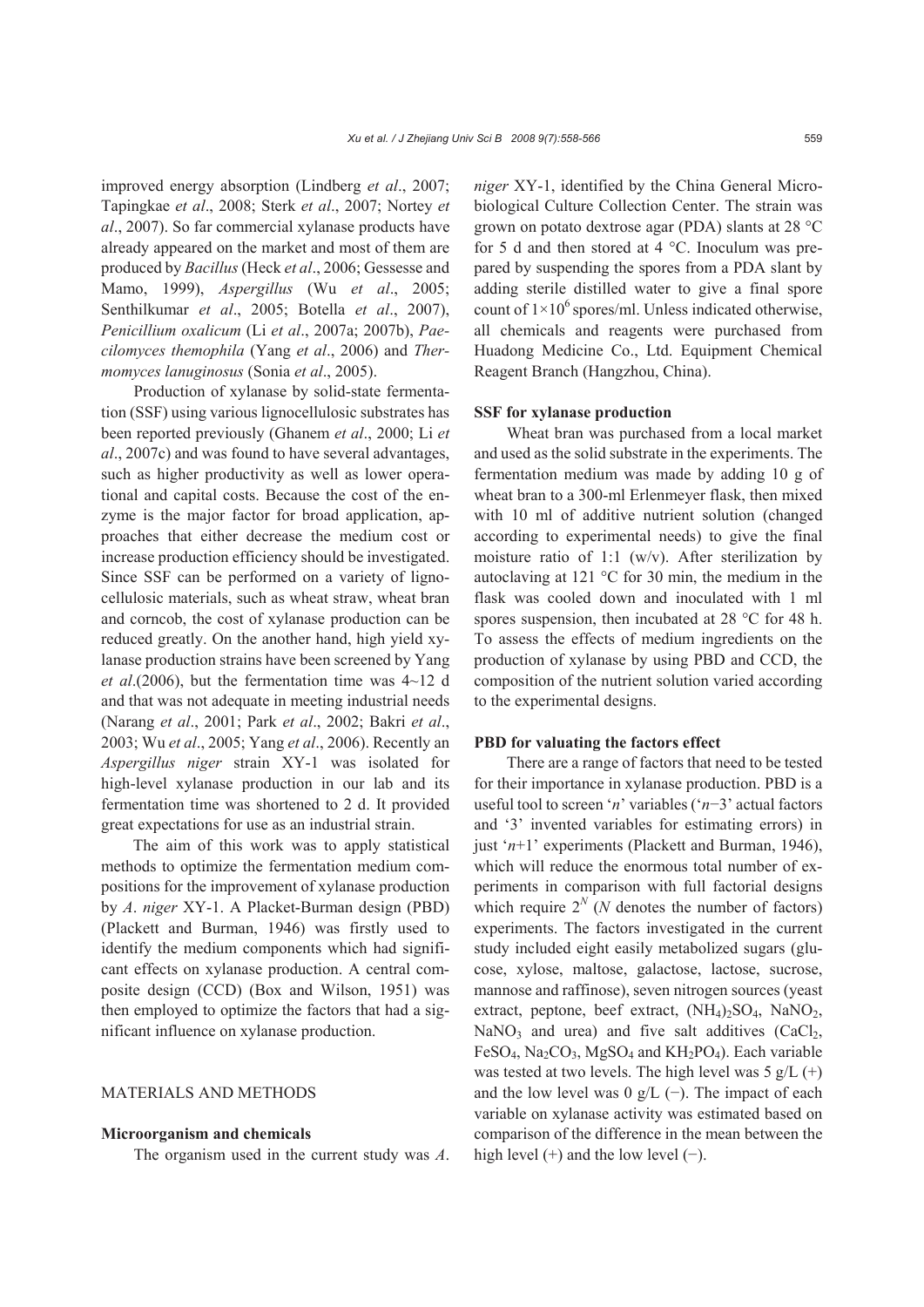#### **CCD for ingredient optimization**

Based on the results from PBD experiments, three factors that significantly affected the xylanase production were identified and optimized further using the response surface methodology (RSM). The CCD with three factors and five levels including six replicates at the centre point was used to fit the second order response surface. Table 1 shows the factors and values. This methodology allows the modeling of a second-order equation that describes the process. Xylanase production was analyzed by multiple regressions through the least squares method to fit the following equation:

$$
Y = a_0 + \sum a_i x_i + \sum a_{ii} x_i^2 + \sum a_{ij} x_i x_j,
$$

where *Y* represents response variable,  $a_0$  is the interception coefficient,  $a_i$  is the coefficient of the linear effect,  $a_{ii}$  is the coefficient of quadratic effect and  $a_{ii}$  is the coefficient of interaction effect.  $x_i$  and  $x_j$  denote the coded levels of variable  $X_i$  and  $X_j$  in experiments. The variable  $X_i$  was coded as  $x_i$  according to the following transformation equation:

$$
x_i = (X_i - X_0)/\Delta X_i,
$$

where  $x_i$  is the dimensionless coded value of the variable  $X_i$ ,  $X_0$  is the value of  $X_i$  at the center point, and  $\Delta X_i$  is the step change.

| Table 1 Coded values of variables used in CCD |  |  |  |  |  |  |  |  |
|-----------------------------------------------|--|--|--|--|--|--|--|--|
|-----------------------------------------------|--|--|--|--|--|--|--|--|

| Coded value     | Independent variables $X_i$ (g/L) |                               |       |  |  |  |
|-----------------|-----------------------------------|-------------------------------|-------|--|--|--|
| $\mathcal{X}_i$ | Urea $(i=1)$                      | $Na_2CO_3(i=2)$ $MgSO_4(i=3)$ |       |  |  |  |
| $-1.68$         | 23.18                             | 2.64                          | 4.64  |  |  |  |
| $-1$            | 30.00                             | 4.00                          | 6.00  |  |  |  |
| $\mathbf{0}$    | 40.00                             | 6.00                          | 8.00  |  |  |  |
|                 | 50.00                             | 8.00                          | 10.00 |  |  |  |
| 1.68            | 56.82                             | 9.36                          | 11.36 |  |  |  |

#### **Crude enzyme extraction**

After 48 h incubation the sample was transferred into the drier at 40 °C until its moisture content of the medium was below 10%, then pulverized through a 0.25-mm sieve. A 1 g sample was soaked with 160 ml distilled water and kept in 40 °C water bath for 30 min. The enzyme extract was filtered by a Whatman #1 analytical filter and the suitable dilution was stored at 4 °C for further analysis.

# **Xylanase assay**

The xylanase activity was determined using Oat spelts xylan (Sigma Co., USA) as substrate. The reducing sugars produced were quantified by the dinitrosalicylic acid method using D-xylose as standard. In brief, the reaction containing 0.5 ml of appropriate enzyme solution and 0.5 ml of 1% (w/v) oat spelts xylan (pH 5.0 acetate buffer) was incubated in a water bath at 40 °C for 15 min, then determinated by adding 1.5 ml of dinitrosalicylic acid solution. After incubation in a boiling bath for 5 min, the liberated reducing sugars were measured at 540 nm wavelength with spectrophotometer (VIS-7220). One unit (U) of xylanase activity was defined as the amount of enzyme that released 1 μmol of xylose per minute under the assay conditions. Xylanase production of fermentation was expressed as U/g dry substrate.

#### **Statistical analysis**

Quantification of enzyme activity was carried out in duplicate experiments and the mean values were given. The significance of each variable in the PBD experiment was determined by applying the Student's *t*-test using MINITAB statistical software (6sigma, Mb13). For the CCD experiment the working parameters were calculated and generated response surface graphs using MINITAB statistical software. The accuracy and general ability of the above polynomial model could be evaluated by the determination coefficient  $(R^2)$ .

## RESULTS AND DISCUSSION

# **PBD and response values**

PBD for 20 factors made a total of 24 experimental treatments. The PBD factors and response values are listed in Table 2. From the listed data, treatment 11 with A−B−C+D−E+F−G−H+J+K−L−M+ N+O−P+Q−R+S+T+U+ gave a better value than the others.

Table 3 shows test factors and the rank of significance. Among them the reliability of  $NaNO<sub>3</sub>$ , yeast extract, urea, Na<sub>2</sub>CO<sub>3</sub>, MgSO<sub>4</sub>, CaCl<sub>2</sub>, peptone, xylose,  $(NH_4)$ <sub>2</sub>SO<sub>4</sub>, sucrose and raffinose reached 90%, suggesting a significant effect on xylanase production. When the concentrations of CaCl<sub>2</sub>, xylose,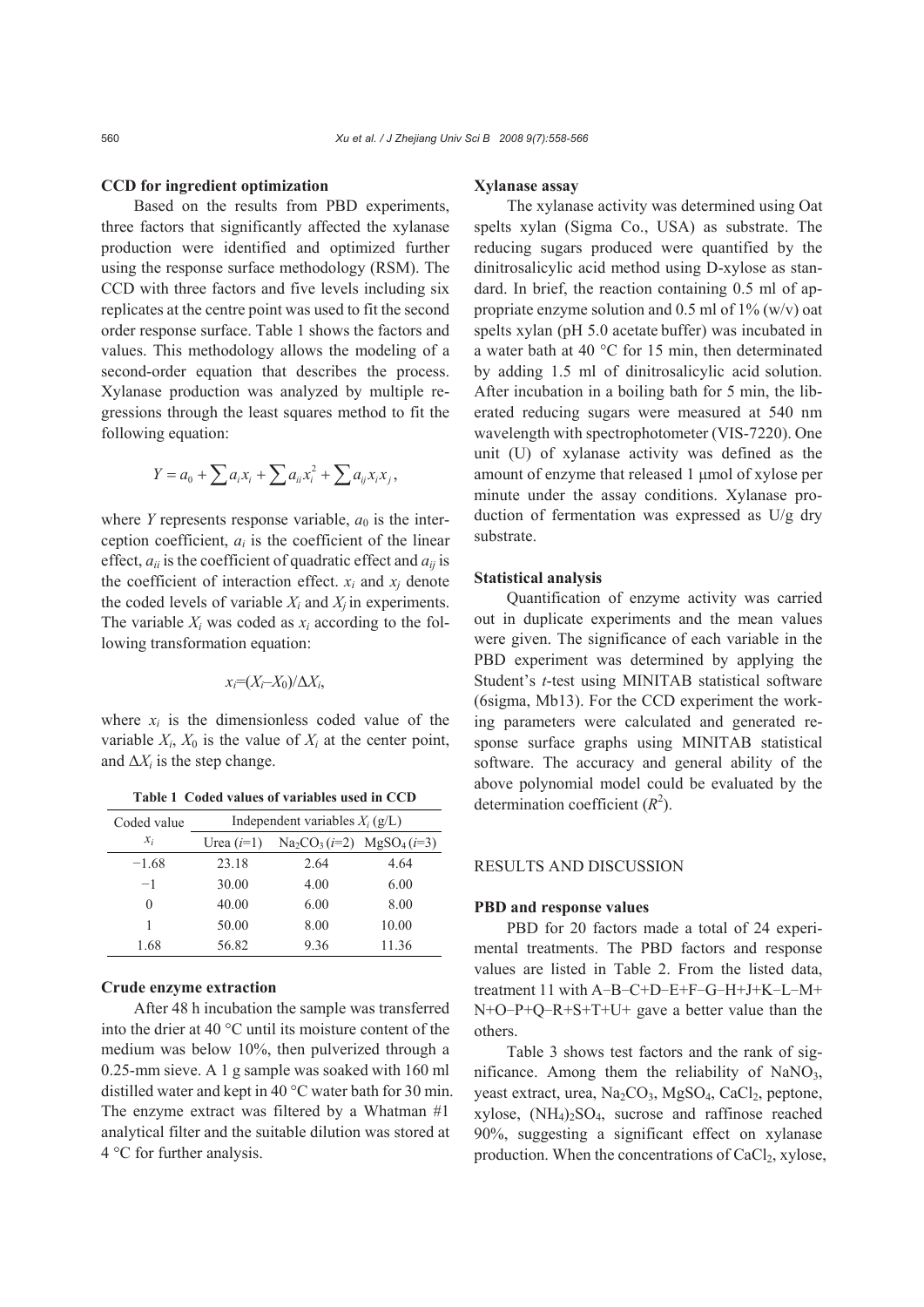sucrose and raffinose were increased, xylanase production declined. In contrast, positive effects on xylanase production were observed when the levels of NaNO<sub>3</sub>, yeast extract, urea, Na<sub>2</sub>CO<sub>3</sub>, MgSO<sub>4</sub>, peptone and  $(NH_4)_2SO_4$  were increased. The factors resulting in a negative effect on xylanase production were no longer taken into account, while the positive factors were included in the next CCD optimization.

|                |      |                |               |         |         |         |              |                |         | Coded value $x_i$ |              |         |                | THE TIDD and the experimental results |         |             |         |         |         |              | $Y$ (U/g dry |
|----------------|------|----------------|---------------|---------|---------|---------|--------------|----------------|---------|-------------------|--------------|---------|----------------|---------------------------------------|---------|-------------|---------|---------|---------|--------------|--------------|
| Trial-         | A    | B              | $\mathcal{C}$ | D       | E       | F       | G            | Н              | J       | K                 | L            | M       | N              | $\Omega$                              | P       | $\mathbf Q$ | R       | S       | T       | U            | substrate)   |
| -1             | -1   | $^{-1}$        | 1             | $-1$    | $-1$    | -1      | 1            | $-1$           | $-1$    | 1                 | 1            | $-1$    | 1              | $-1$                                  | 1       | 1           | 1       | 1       | 1       | $-1$         | 6048         |
| 2              | $-1$ | $-1$           | $-1$          | $-1$    | 1       | $-1$    |              | $-1$           | $-1$    | 1                 | 1            | $-1$    | $^{-1}$        | 1                                     | 1       | $-1$        |         | $-1$    | 1       | 1            | 6628         |
| 3              | $-1$ | $\overline{1}$ | $-1$          | 1       | $-1$    | $^{-1}$ | 1            | $\overline{1}$ | $-1$    | $^{-1}$           | 1            | -1      | $-1$           | 1                                     | $-1$    | -1          | 1       | -1      | 1       | 1            | 7344         |
| $\overline{4}$ | $-1$ | $-1$           | $-1$          | -1      |         | -1      | -1           | $-1$           | $-1$    | $^{-1}$           | $-1$         | $-1$    | $-1$           | $-1$                                  | $-1$    | $-1$        | $-1$    | $-1$    | -1      | $-1$         | 5466         |
| 5              | -1   | $-1$           |               | $-1$    | 1       | 1       |              | 1              | 1       | $-1$              | $-1$         | $-1$    | $-1$           | 1                                     | $^{-1}$ | 1           | $-1$    | $^{-1}$ |         | -1           | 6932         |
| 6              | -1   | $-1$           |               | 1       | 1       | 1       |              | $-1$           | $^{-1}$ | $^{-1}$           | $^{-1}$      |         | $^{-1}$        | 1                                     | $-1$    | $^{-1}$     |         | 1       | -1      | $^{-1}$      | 5934         |
| 7              | $-1$ | $-1$           | 1             | 1       | -1      | -1      |              |                | $-1$    | 1                 | $-1$         | 1       | $\overline{1}$ | 1                                     | -1      |             | $-1$    | $-1$    | -1      | $-1$         | 5722         |
| 8              | $-1$ | $-1$           | 1             | 1       | $-1$    | 1       | $-1$         | 1              | 1       | 1                 | $\mathbf{1}$ | 1       | $-1$           | -1                                    | $-1$    | $-1$        | 1       | $-1$    | 1       | $-1$         | 7164         |
| 9              | 1    | $-1$           | $-1$          | 1       | 1       | $-1$    | $-1$         | 1              | 1       | $^{-1}$           | 1            | $-1$    | -1             | $\mathbf{1}$                          | 1       | 1           |         | $-1$    | -1      | $-1$         | 6242         |
| 10             | 1    | $-1$           | $-1$          | $-1$    | $-1$    | 1       | $-1$         | 1              | $-1$    | $-1$              | 1            | 1       | $-1$           | $-1$                                  | 1       | 1           | $-1$    | 1       | $-1$    | -1           | 6068         |
| 11             | -1   | $^{-1}$        |               | -1      |         | -1      | -1           | 1              | 1       | $-1$              | $-1$         |         |                | $-1$                                  | 1       | $-1$        |         | 1       | 1       | 1            | 7626         |
| 12             | $-1$ | -1             |               | $-1$    | $^{-1}$ | 1       |              | $-1$           | 1       | $^{-1}$           | 1            | 1       | 1              | 1                                     | 1       | $^{-1}$     | $-1$    | $-1$    | -1      | 1            | 6118         |
| 13             | 1    | 1              | $^{-1}$       | 1       | $^{-1}$ | 1       | $\mathbf{1}$ | 1              | 1       | 1                 | $-1$         | -1      | $-1$           | $^{-1}$                               | 1       | $^{-1}$     | 1       | $-1$    | $-1$    | 1            | 6162         |
| 14             | 1    | 1              | $-1$          | $^{-1}$ | 1       | 1       | $^{-1}$      | 1              | $-1$    | 1                 | -1           | -1      | $\overline{1}$ | 1                                     | $-1$    | $-1$        | $-1$    | $-1$    | 1       | $^{-1}$      | 6454         |
| 15             | 1    | -1             | 1             | 1       | 1       | $-1$    | $^{-1}$      | $-1$           | $-1$    | 1                 | $-1$         | 1       | $-1$           | $-1$                                  | -1      | 1           | $-1$    | $-1$    | 1       | -1           | 5798         |
| 16             | 1    | -1             | $-1$          | 1       | 1       | $^{-1}$ |              | $^{-1}$        | 1       | 1                 | 1            |         |                | $-1$                                  | -1      | $-1$        | $^{-1}$ | 1       | -1      | 1            | 6014         |
| 17             | 1    |                |               | -1      |         |         | $^{-1}$      | 1              | $-1$    | 1                 | $^{-1}$      | $^{-1}$ | 1              | 1                                     | -1      | $^{-1}$     | 1       | 1       | $^{-1}$ | 1            | 6682         |
| 18             | $-1$ | 1              | $^{-1}$       | 1       | 1       | 1       | -1           | 1              | $-1$    | $^{-1}$           | $^{-1}$      | $^{-1}$ | 1              | $-1$                                  | 1       | $^{-1}$     | $-1$    | 1       | -1      | $^{-1}$      | 5950         |
| 19             | $-1$ | -1             | $^{-1}$       | $^{-1}$ | 1       | 1       | -1           | $^{-1}$        | 1       | 1                 | $^{-1}$      | -1      | $^{-1}$        | -1                                    | -1      | -1          | 1       | 1       | -1      | $-1$         | 5630         |
| 20             | 1    | -1             | $-1$          | -1      | -1      | $-1$    | -1           | $-1$           | 1       | $-1$              | $-1$         | -1      | -1             | $-1$                                  | $-1$    | 1           | 1       | $-1$    | -1      | $-1$         | 6270         |
| 21             | $-1$ |                |               | $-1$    |         | $-1$    |              | 1              | 1       | 1                 | 1            | $-1$    | $^{-1}$        | -1                                    | $^{-1}$ |             | $^{-1}$ | 1       | -1      | $^{-1}$      | 5342         |
| 22             | -1   |                | 1             | 1       |         | $-1$    | -1           | $^{-1}$        | 1       | $-1$              | 1            | $-1$    | $^{-1}$        | 1                                     | 1       | -1          | $^{-1}$ | 1       |         | $^{-1}$      | 6350         |
| 23             | $-1$ | $\mathbf{1}$   | 1             | 1       | 1       | 1       | $-1$         | $-1$           | $-1$    | $-1$              | 1            | $-1$    | 1              | $-1$                                  | $-1$    | 1           |         | $-1$    | -1      | $\mathbf{1}$ | 5408         |
| 24             | $-1$ | $-1$           | $^{-1}$       | 1       | $-1$    | 1       | $-1$         | $-1$           | 1       | 1                 | $-1$         | $-1$    | 1              | 1                                     | $^{-1}$ | 1           | $-1$    | 1       | 1       | 1            | 6600         |

|  |  |  | Table 2 The PBD and the experimental results |  |
|--|--|--|----------------------------------------------|--|
|--|--|--|----------------------------------------------|--|

A: Glucose; B: Xylose; C: Maltose; D: Lactose; E: Sucrose; F: Mannose; G: Galactose; H: Yeast extract; J: Peptone; K: Raffinose; L: Beef extract; M: (NH<sub>4)2</sub>SO<sub>4</sub>; N: KH<sub>2</sub>PO<sub>4</sub>; O: MgSO<sub>4</sub>; P: FeSO<sub>4</sub>; Q: CaCl<sub>2</sub>; R: Na<sub>2</sub>CO<sub>3</sub>; S: NaNO<sub>2</sub>; T: NaNO<sub>3</sub>; U: Urea

| Table 3 The factors included in the PBD and the importance ranking |  |  |  |  |  |  |  |
|--------------------------------------------------------------------|--|--|--|--|--|--|--|
|--------------------------------------------------------------------|--|--|--|--|--|--|--|

| Variable      | Coefficient | $t$ -test | P >  t   | Ranking |             | Variable Coefficient | $t$ -test | P >  t | Ranking |
|---------------|-------------|-----------|----------|---------|-------------|----------------------|-----------|--------|---------|
| Interception  | 6248        | 272.46    | $\theta$ |         | L           | 17.00                | 0.75      | 0.508  | 17      |
| A             | $-1.84$     | $-0.08$   | 0.943    | 20      | M           | 97.16                | 4.24      | 0.024  | 9       |
| B             | $-122.34$   | $-5.34$   | 0.013    | 7       | N           | 13.16                | 888.90    | 0.570  | 18      |
| $\mathcal{C}$ | 12.34       | 0.53      | 0.631    | 19      | $\Omega$    | 138.34               | 6.03      | 0.009  | 5       |
| D             | $-24.00$    | $-1.05$   | 0.372    | 16      | P           | $-52.84$             | $-2.30$   | 0.105  | 12      |
| E             | $-84.84$    | $-3.71$   | 0.034    | 10      | $\mathbf Q$ | $-131.00$            | $-5.71$   | 0.011  | 6       |
| F             | $-42.34$    | $-1.85$   | 0.161    | 15      | R           | 180.16               | 7.84      | 0.004  | 4       |
| G             | $-42.66$    | $-1.87$   | 0.158    | 14      | S           | 51.00                | 2.23      | 0.112  | 13      |
| H             | 226.00      | 9.85      | 0.002    | 2       | T           | 349.00               | 15.21     | 0.001  |         |
| J             | 122.84      | 5.36      | 0.013    | 7       | U           | 200.34               | 8.73      | 0.003  | 3       |
| K             | $-61.00$    | $-2.66$   | 0.076    | 11      |             |                      |           |        |         |

A: Glucose; B: Xylose; C: Maltose; D: Lactose; E: Sucrose; F: Mannose; G: Galactose; H: Yeast extract; J: Peptone; K: Raffinose; L: Beef extract; M: (NH<sub>4</sub>)<sub>2</sub>SO<sub>4</sub>; N: KH<sub>2</sub>PO<sub>4</sub>; O: MgSO<sub>4</sub>; P: FeSO<sub>4</sub>; Q: CaCl<sub>2</sub>; R: Na<sub>2</sub>CO<sub>3</sub>; S: NaNO<sub>2</sub>; T: NaNO<sub>3</sub>; U: Urea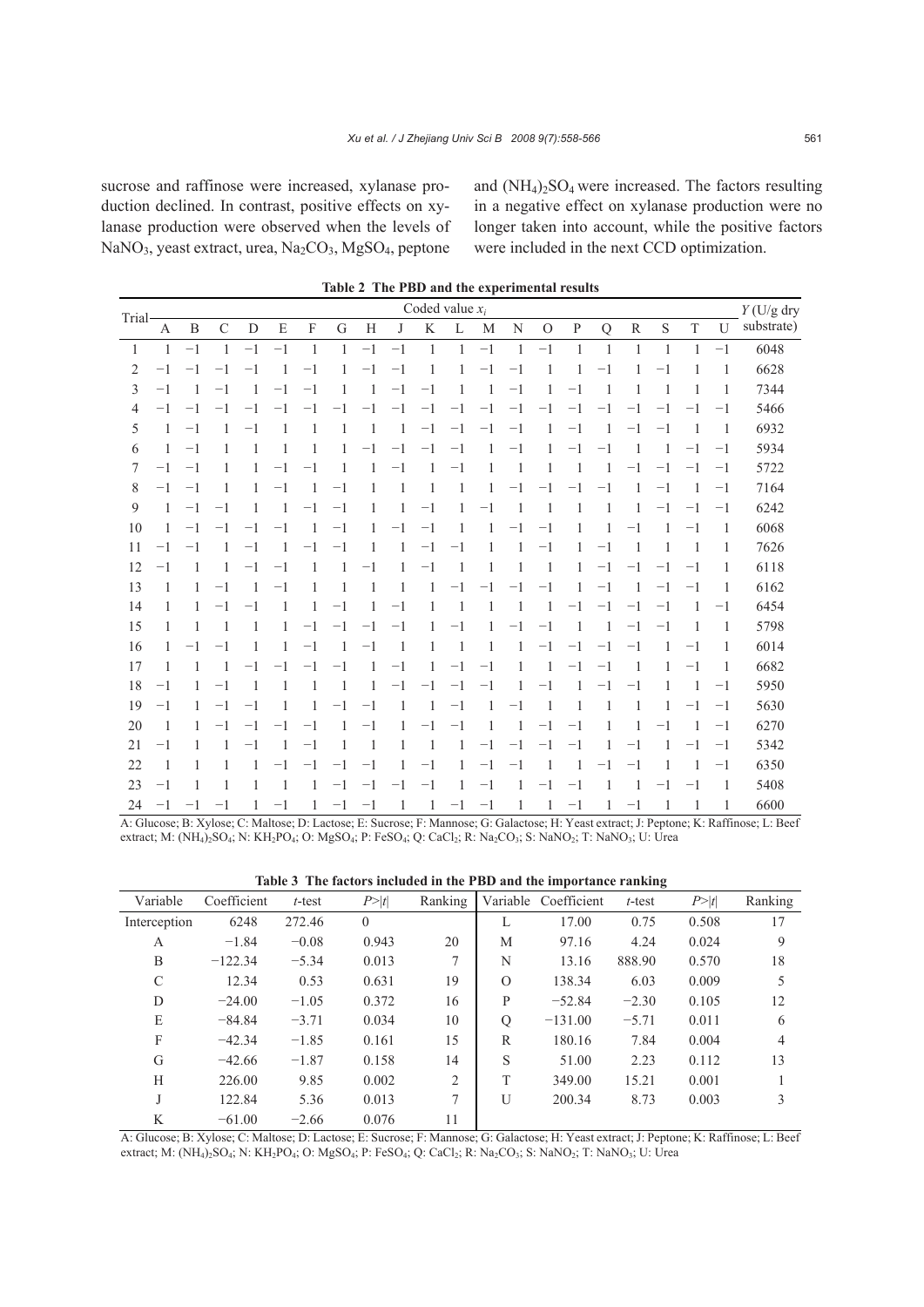It was postulated that the positive effects of NaNO<sub>3</sub>, yeast extract, urea, peptone and  $(NH<sub>4</sub>)<sub>2</sub>SO<sub>4</sub>$ on xylanase production could be attributed to the requirement for nitrogen sources during fermentation, whereas beef extract and  $NaNO<sub>2</sub>$  had little effect. The optimal nitrogen source for xylanase production was diversified depending on the microorganisms tested. It was reported that *Aspergillus fischeri* Fxn 1, *Thermomyces lanuginosus* D2W3, *Aspergillus terreus* and *Aspergillus* sp. Zh-26 can use  $(NH_4)_2SO_4$ and  $NaNO<sub>2</sub>$  as the best optimal nitrogen sources (Ghanem *et al*., 2000; Senthilkumar *et al*., 2005; Sonia *et al*., 2005; Li *et al*., 2007c), while *Paecilomyces themophila* J18 used yeast extract as the best nitrogen source (Yang *et al*., 2006). Based on our knowledge it was the first report showing that  $NaNO<sub>3</sub>$ , yeast extract and urea have the most significant effect on xylanase production. For inorganic nitrogen sources like  $NaNO<sub>2</sub>$ , it was reported that this could reduce sporulation by decreasing the conidiation level (Sanchez and Pilosof, 2000). Senthilkumar *et al*.(2005) found that  $NaNO<sub>2</sub>$  has a significant effect on xylanase production by *Aspergillus fischeri* Fxn 1, and that the reduced level of protease activity was directly responsible for the retention of xylanase activity in the optimized medium. In current study  $NaNO<sub>2</sub>$  had no significant effect on xylanase production. A fermentation medium lacking an exogenous supply of nitrogen yielded relatively high enzyme activity, indicating that the substrate already supplied the organism with an adequate amount of nitrogen.

Metabolizable sugars such as glucose, xylose, sucrose, lactose, maltose, raffinose, galactose and mannose demonstrated different influences on xylanase production for different microorganisms. Glucose, maltose and xylose acted as the induction materials for a few strains but showed repression for other strains (Gessesse and Mamo, 1999). In contrast, galactose acted as the repression material for most strains (Sun *et al*., 2007). Wheat bran systems were resistant to catabolic repression even at high concentrations of glucose (Gessesse and Mamo, 1999; de Souza *et al*., 2001). In the current experiment, only maltose had a positive but not statistically significant effect on xylanase production by *A*. *niger* XY-1. Other sugars such as xylose, sucrose and raffinose showed a significantly negative effect. A slight repression effect was observed with galactose, mannose and lactose, while, due to its wheat bran buffering capacity, glucose showed little effect on xylanase production.

 $Ca<sup>2+</sup>$  was found to be the essential element for xylanase productivity and stability by *Aspergillus terreus* and *Chainia* sp. (Bandivadekar and Deshpande, 1994; Ghanem *et al.*, 2000). However, in the current study a negative effect was detected on xylanase production. All these results indicated the need for a nutrients experiment for xylanase production using different strains.

# **Optimal nitrogen source for** *A***.** *niger* **XY-1**

From PBD, NaNO<sub>3</sub>, yeast extract and urea were recognized as the suitable nitrogen sources for *A*. *niger* XY-1 xylanase production. To compare those three nitrogen sources, different concentrations of NaNO<sub>3</sub>, yeast extract and urea were tested for xylanase production. The fermentation medium was composed of 10 g of wheat bran and different concentrations of the nitrogen sources. As indicated in Table 4, the maximal xylanase enzyme activity reached 9543, 9432 and 9531 U/g dry substrate when 40 g/L of NaNO<sub>3</sub>, 300 g/L of yeast extract and 30 g/L of urea were added respectively. It was interesting to note that the maximal enzyme activity achieved by the three nitrogen sources was similar, while the concentration of yeast extract in the medium was much higher than those of  $NaNO<sub>3</sub>$  and urea. For future cost concerns, urea was chosen as the best nitrogen

**Table 4 Effect of nitrogen concentration on xylanase production**

| Nitrogen source      | Concentration<br>(g/L) | Xylanase activity<br>(U/g dry substrate) |
|----------------------|------------------------|------------------------------------------|
| NaNO <sub>3</sub>    | 10                     | $6512 \pm 110$                           |
|                      | 20                     | 6934±92                                  |
|                      | 30                     | 7746±118                                 |
|                      | 40                     | $9543 \pm 59$                            |
|                      | 50                     | 7464±68                                  |
| <b>Yeast extract</b> | 50                     | 5502±95                                  |
|                      | 100                    | $7109 \pm 62$                            |
|                      | 200                    | $7642 \pm 130$                           |
|                      | 300                    | 9432±200                                 |
|                      | 400                    | 4579±64                                  |
| Urea                 | 10                     | $6620 \pm 122$                           |
|                      | 20                     | 7987±31                                  |
|                      | 30                     | $9531 \pm 189$                           |
|                      | 40                     | 7970±128                                 |
|                      | 50                     | $4776 \pm 105$                           |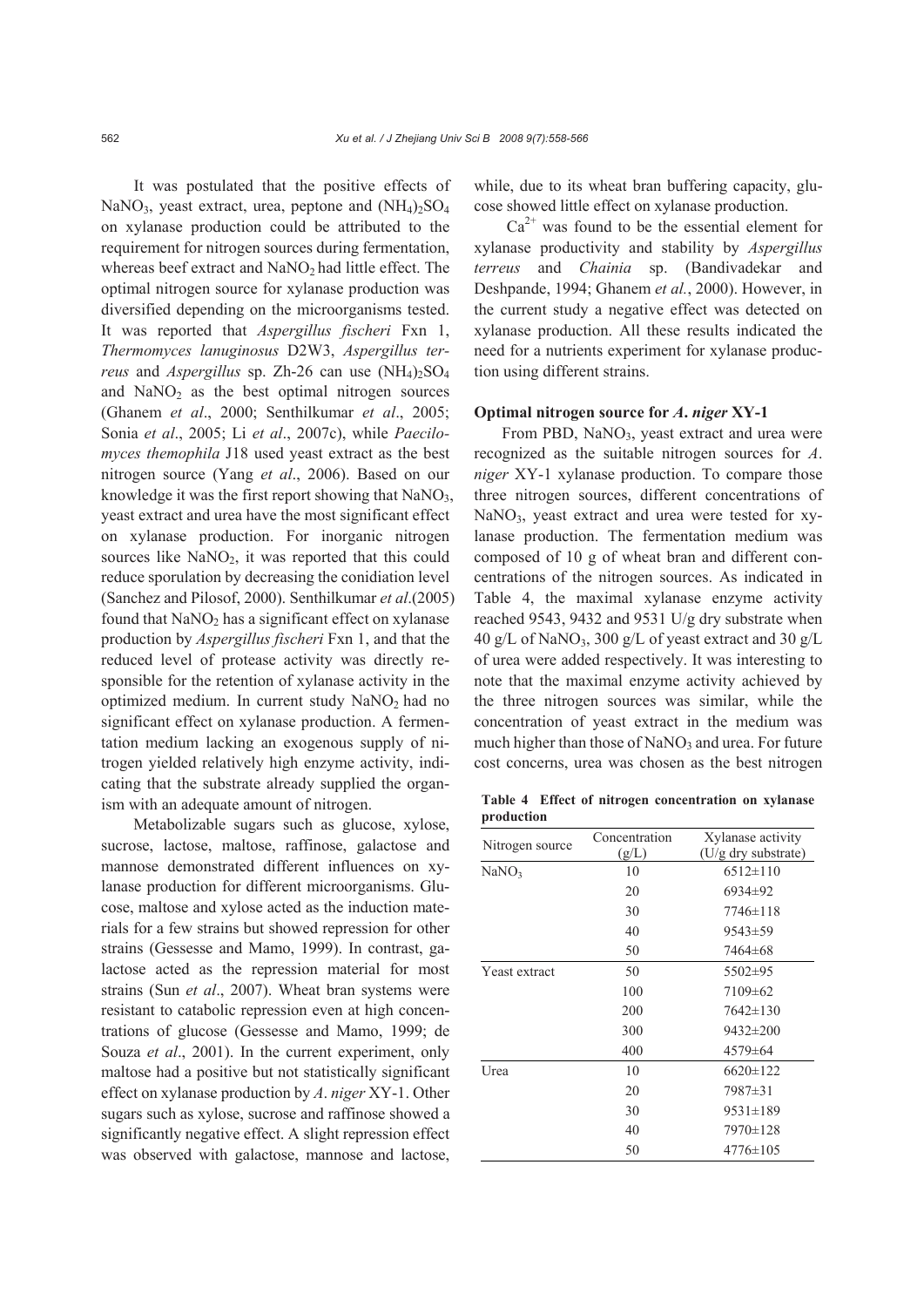source. Li *et al*.(2007d) reported that *Alternaria mali* ND-16 used NH4Cl and urea as nitrogen sources for xylanase production, but NH4Cl acted as the primary nitrogen source and urea acted as the secondary nitrogen source.

#### **Outcome of CCD experiment**

CCD is a very useful tool for determining the optimal level of medium constituents and their interaction. Based on the results from PBD and nitrogen optimal experiments, urea,  $Na<sub>2</sub>CO<sub>3</sub>$  and  $MgSO<sub>4</sub>$  were selected for the further evaluation of their effects on xylanase production by CCD. Table 1 shows the maximum and minimum levels of variables chosen in the CCD. For RSM analysis based on the CCD, 20 experiments were carried out and their response values with different combinations of three factors are demonstrated in Table 5.

**Table 5 Experimental design and results of the CCD**

| Run            |                 | Coded variables                                         |                               | Response<br>(U/g dry substrate) |                  |  |
|----------------|-----------------|---------------------------------------------------------|-------------------------------|---------------------------------|------------------|--|
| No.            | $x_1$<br>(urea) | $\mathcal{X}_{2}$<br>(Na <sub>2</sub> CO <sub>3</sub> ) | $x_3$<br>(MgSO <sub>4</sub> ) |                                 | Actual Predicted |  |
| 1              | $-1$            | 1                                                       | 1                             | 13110                           | 12842.1          |  |
| 2              | $\theta$        | $\overline{0}$                                          | $\overline{0}$                | 14158                           | 13958.2          |  |
| 3              | $\overline{0}$  | $\mathbf{0}$                                            | $-1.68$                       | 13110                           | 13328.6          |  |
| $\overline{4}$ | $-1$            | $-1$                                                    | 1                             | 13022                           | 12759.0          |  |
| 5              | $-1$            | $-1$                                                    | $-1$                          | 12948                           | 12274.7          |  |
| 6              | $\theta$        | $\theta$                                                | $\theta$                      | 13922                           | 13958.2          |  |
| 7              | 1               | 1                                                       | $^{-1}$                       | 10900                           | 10753.4          |  |
| 8              | $-1$            | 1                                                       | $-1$                          | 12936                           | 13198.8          |  |
| 9              | $\theta$        | $\theta$                                                | $\theta$                      | 13684                           | 13958.2          |  |
| 10             | $\theta$        | $\overline{0}$                                          | $\theta$                      | 14084                           | 13958.2          |  |
| 11             | $\theta$        | $-1.68$                                                 | $\theta$                      | 13048                           | 13892.4          |  |
| 12             | $\theta$        | $\boldsymbol{0}$                                        | $\theta$                      | 13860                           | 13958.2          |  |
| 13             | 1               | $-1$                                                    | $-1$                          | 12774                           | 12632.4          |  |
| 14             | 1               | $-1$                                                    | 1                             | 14158                           | 13485.7          |  |
| 15             | $\theta$        | $\theta$                                                | $\theta$                      | 14144                           | 13958.2          |  |
| 16             | $-1.68$         | $\mathbf{0}$                                            | $\theta$                      | 10988                           | 11351.0          |  |
| 17             | 1.68            | $\overline{0}$                                          | $\theta$                      | 9690                            | 9907.4           |  |
| 18             | $\theta$        | 1.68                                                    | $\theta$                      | 12648                           | 12383.9          |  |
| 19             | $\theta$        | $\overline{0}$                                          | 1.68                          | 13384                           | 13745.8          |  |
| 20             | 1               | 1                                                       | 1                             | 10502                           | 10765.8          |  |

From Table 5 it can be seen that the centre points were set up at runs of 2, 6, 9, 10, 12, 15 and the maximum xylanase production was achieved at the centre points. The minimum xylanase production (9690 U/g dry substrate) was detected in run No. 17.

From multiple regression analysis, we found that the second-order polynomial equation can explain xylanase production regardless of the significance of coefficients:

$$
Y = 13958 - 430x1 - 449x2 + 124x3 - 1179x12 - 291x22 - 149x32 - 701x1x2 + 92x1x3 - 210x2x3,
$$

where *Y* is the response value. In current experiment, *Y* value is the level of xylanase production (U/g dry substrate).  $x_1$ ,  $x_2$  and  $x_3$  represent the coded levels of urea,  $Na<sub>2</sub>CO<sub>3</sub>$  and  $MgSO<sub>4</sub>$ , respectively.

The statistical significance of the regression model was checked by *F*-test, and the analysis of variance for the response surface quadratic model is shown in Table 6. The model was highly significant, as manifested by the *F*-value and the probability value  $[(P_{total model} > F)=0.000]$ . The linear terms, quadratic terms and cross terms were all statistically significant based on the *F*-value. The data from the analysis of variance showed that the second-order model was well fitted to the experimental data. The goodness of fit was manifested by the determination coefficient  $(R<sup>2</sup>)$ . In this case the  $R<sup>2</sup>$  value of 92.2% indicated that the response model can explain 92.2% of the total variations. In general, a regression model having an  $R<sup>2</sup>$  value higher than 0.9 is considered to have a very high correlation (Haaland, 1989). The value of the adjusted determination coefficient  $(R_{\text{Adj}}^2 = 85.3\%)$ was also high enough to indicate the significance of the model.

**Table 6 Analysis of variance for the response of xylanase production** 

| Source            | df | $\sum x^2 (10^6)$ | $F$ -value | P>F   |
|-------------------|----|-------------------|------------|-------|
| Linear product    | 3  | 5.47              | 718        | 0.007 |
| Quadratic product | 3  | 20.43             | 26.78      | 0.000 |
| Cross product     | 3  | 4.35              | 5.70       | 0.015 |
| Total model       | 9  | 30.26             | 13.22      | 0.000 |
| Total error       | 10 | 2.54              |            |       |

The Student's *t-*distribution and the corresponding *P*-value, along with the parameter, are given in Table 7. The *P*-values are used as a tool to check the significance of each coefficient, which will help to explain the pattern of mutual interactions between the best variables. The parameter coefficient and the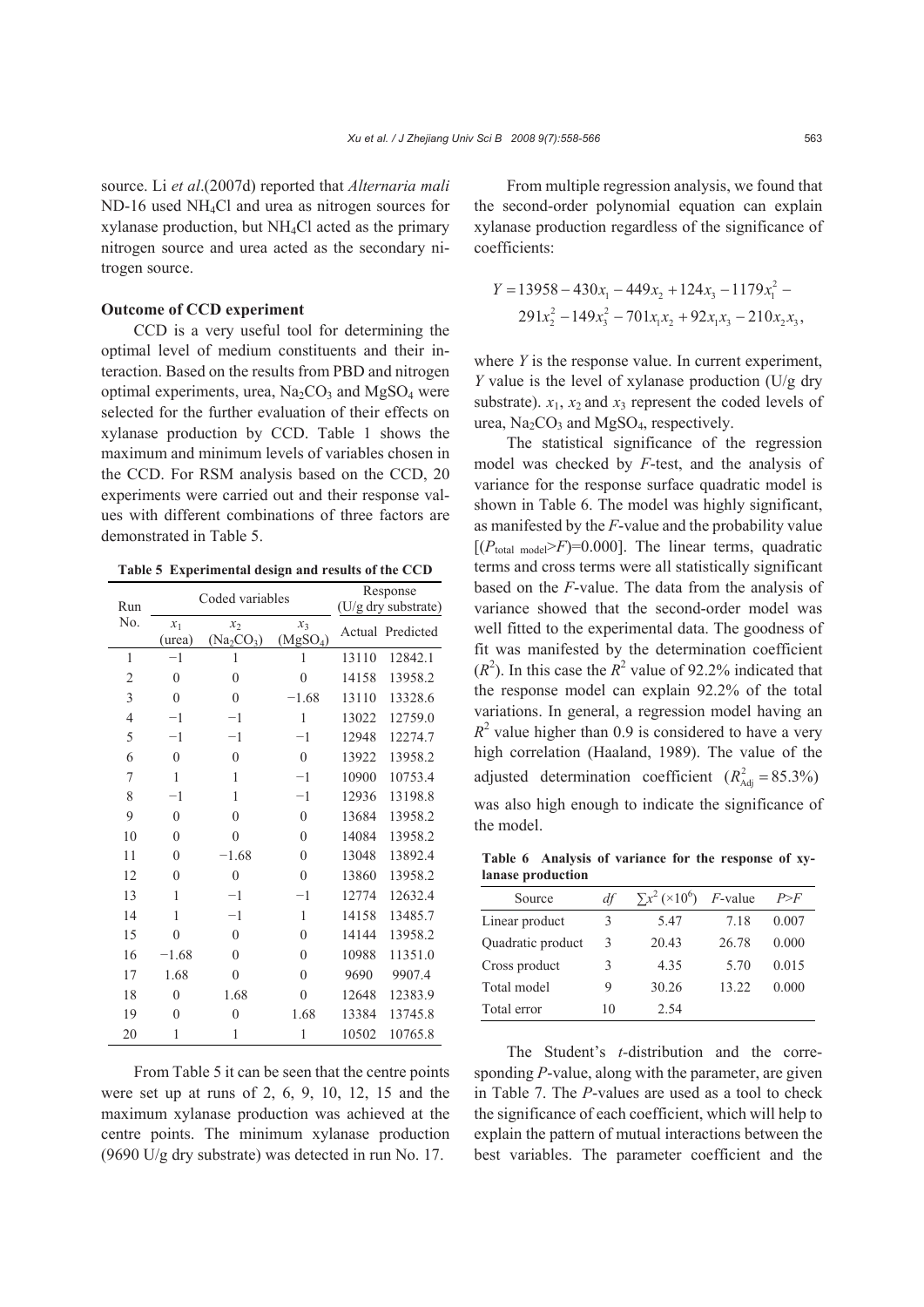corresponding *P*-value suggested that, among the independent variables,  $x_1$  (urea) and  $x_2$  (Na<sub>2</sub>CO<sub>3</sub>) have a significant effect on xylanase production.

The 3D response surfaces plots were employed to determine the interaction of the basal medium components and the optimum levels that have the most significant effect on xylanase production. Fig.1 illustrated the relationship between the response and the experimental data. Fig.1a describes the effects of  $Na<sub>2</sub>CO<sub>3</sub>$  and  $MgSO<sub>4</sub>$  on xylanase production, when urea was fixed at its middle level (40 g/L). From Fig.1a it can be seen that the yield of xylanase production decreased gradually while the  $Na<sub>2</sub>CO<sub>3</sub>$  concentration increased at a high level of MgSO4. With the increase in the concentration of MgSO4, the xylanase production steadily increased at a low concentration of  $Na<sub>2</sub>CO<sub>3</sub>$ . This observation was consistent with the results demonstrated in Table 7, which suggest a negative interaction of  $Na_2CO_3$  and  $MgSO_4$ . Fig.1b demonstrates the effects of urea and  $Na_2CO_3$ on xylanase production when the  $MgSO<sub>4</sub>$  concentration was fixed at its middle level (8 g/L). The xylanase production was predominantly affected by the urea concentration and the interaction between urea and  $Na<sub>2</sub>CO<sub>3</sub>$  was significantly negative for xylanase production. Similarly Fig.1c shows the effects of urea and  $MgSO<sub>4</sub>$  on the xylanase production when the concentration of  $Na<sub>2</sub>CO<sub>3</sub>$  was set at the middle level  $(6 g/L)$ .

**Table 7 Results of the regression analysis of the CCD**

| Source       | Coefficient | SE    | $t$ -test | P >  t |
|--------------|-------------|-------|-----------|--------|
| Interception | 13958       | 205.7 | 67.868    | 0.000  |
| $x_1$        | $-430$      | 136.5 | $-3.147$  | 0.010  |
| $x_2$        | $-449$      | 136.5 | $-3.288$  | 0.008  |
| $x_3$        | 124         | 136.5 | 0.910     | 0.384  |
| $x_1^2$      | $-1179$     | 133.1 | $-8.864$  | 0.000  |
| $x_2^2$      | $-291$      | 133.1 | $-2.183$  | 0.054  |
| $x_3^2$      | $-149$      | 133.1 | $-1.121$  | 0.288  |
| $x_1x_2$     | $-701$      | 178.3 | $-3.930$  | 0.003  |
| $x_1x_3$     | 92          | 178.3 | 0.517     | 0.616  |
| $x_2x_3$     | $-210$      | 178.3 | $-1.179$  | 0.266  |

In general it is necessary to compare the fitted model with the real system and confirm that the fitted model provides an adequate approximation. Unless the model shows an adequate fit, proceeding further with a fitted response surface may end in misleading results. The residuals from the least squares fit play an important role in judging the model adequacy. Fig.2 presents a plot of residuals versus the predicted response. The plot shows the residuals scattered randomly on the display, suggesting that the variance of the original observation was constant for all values of xylanase enzyme activity (*Y*). Because the plot of xylanase production was satisfactory, the conclusion can be drawn that the empirical model was adequate to describe the xylanase activity by response surface.



**Fig.1 Response surface for xylanase production by** *A***.** *niger***.** The interaction between  $Na<sub>2</sub>CO<sub>3</sub>$  and  $MgSO<sub>4</sub>(a)$ ,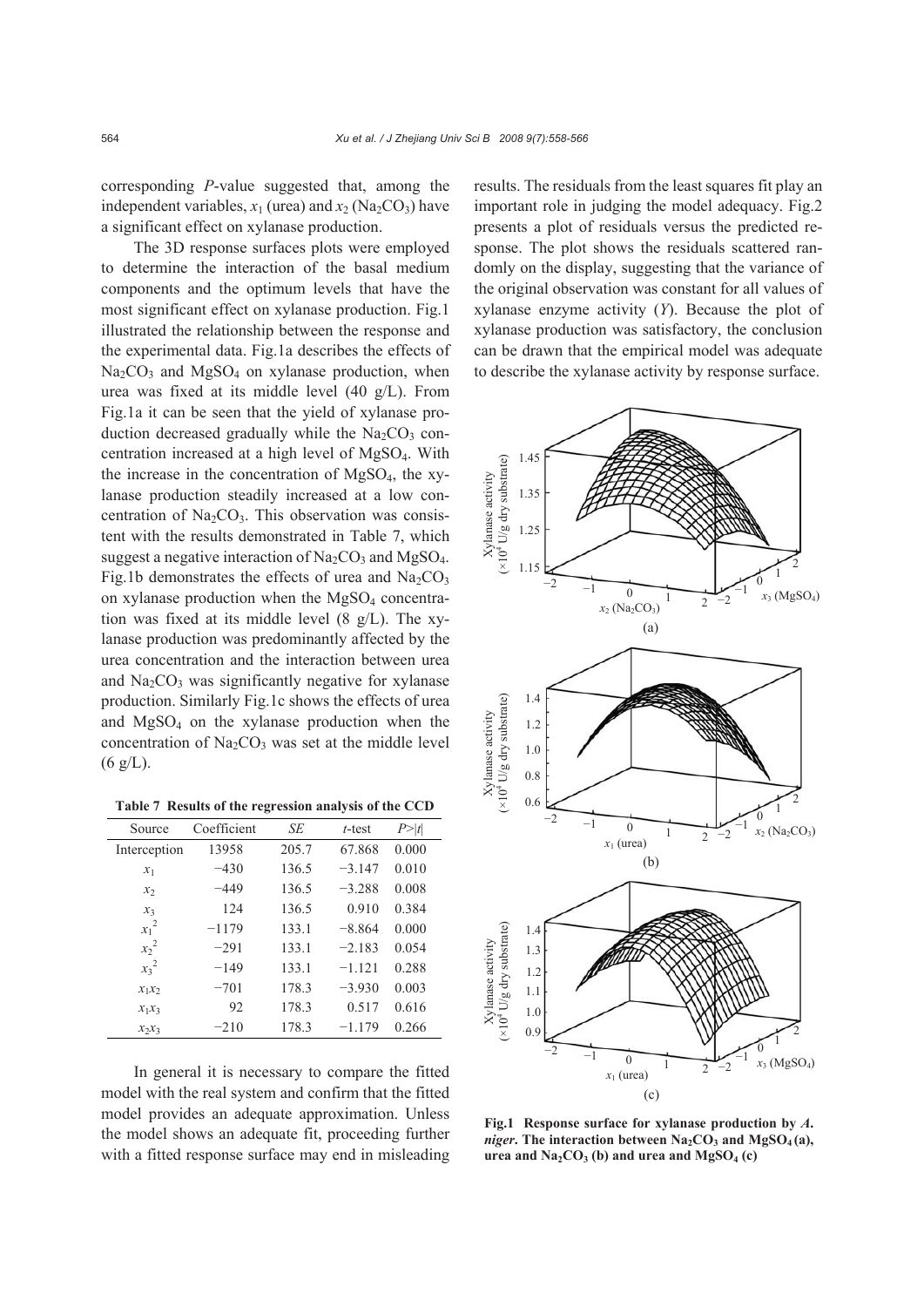

**Fig.2 Plot of residuals versus fitted value of xylanase production**

The prediction from response optimizer analysis gives a maximum level of xylanase as 14374.6 U/g dry substrate in the medium containing  $x_1$  (urea)= 0.163 (41.63 g/L),  $x_2$  (Na<sub>2</sub>CO<sub>3</sub>)=−1.68 (2.64 g/L),  $x_3$  $(MgSO<sub>4</sub>)=1.338$  (10.68 g/L). Verification of the predicted values was conducted by using optimal conditions in fermentation. The practical corresponding response was 14637 U/g dry substrate, which corroborated the validity and the effectiveness of the current model.

#### **Time course curve**

To evaluate the effect of the optimized medium on xylanase production, the time course of enzyme activities was conducted for 72 h. Maximum production was observed at 48 h (Fig.3). Further incubation beyond this time point did not show any improvement in any aspect of enzyme production.

In comparison with other xylanase production strains (Table 8), *A*. *niger* XY-1 showed a shortened fermentation time and a relatively high enzyme yield.



**Fig.3 Time course of xylanase production by** *A***.** *niger* **XY-1**

|  |  |  |  |  | Table 8 Comparison of xylanase production by different strains in SSF |
|--|--|--|--|--|-----------------------------------------------------------------------|
|--|--|--|--|--|-----------------------------------------------------------------------|

| <b>Strains</b>                   | Xylanase activity $(U/g)$ dry substrate) Fermentation time (h) |     | References                |
|----------------------------------|----------------------------------------------------------------|-----|---------------------------|
| <i>Aspergillus</i> XY-1          | 14637                                                          | 48  | This work                 |
| Aspergillus fischeri Fxn1        | 1024                                                           | 72  | Senthilkumar et al., 2005 |
| Thermomyces lanuginosus $D_2W_3$ | 48000                                                          | 144 | Sonia et al., 2005        |
| <i>Bacillus</i> sp.              | 720                                                            | 72  | Gessesse and Mamo, 1999   |
| Aspergillus niger N218           | 6320                                                           | 64  | Wu et al., 2005           |

#### **CONCLUSION**

Xylanase production by *A*. *niger* XY-1 was optimized using response analysis, which was found to be an efficient tool. From PBD and nitrogen screening experiments, urea,  $Na_2CO_3$  and  $MgSO_4$  were shown to be critical components for xylanase production by *A*. *niger* XY-1. The CCD experiment estimated the optimum values of the critical components for maximum xylanase production. Under the following conditions:  $x_1$  (urea)=0.163 (41.63 g/L),  $x_2$  (Na<sub>2</sub>CO<sub>3</sub>)=  $-1.68$  (2.64 g/L),  $x_3$  (MgSO<sub>4</sub>)=1.338 (10.68 g/L) and with a substrate of wheat bran, the predicted xylanase activity was 14374.6 U/g dry substrate. In the current experiment, xylanase production reached 14637 U/g dry substrate after 48 h of fermentation in

the shake flask experiment, which accorded with the predicted value. In summary, the facts that no additional expensive medium was required and that there was a shortened fermentation time for higher xylanase production by *A*. *niger* XY-1 show the potential for industrial utilization.

#### **References**

- Bakri, Y., Jacques, P., Thonart, P., 2003. Xylanase production by *Penicillium canescens* 10-10c in solid-state fermentation. *Appl. Biochem. Biotechnol.*, **108**(1-3):737-774. [doi: 10.1385/ABAB:108:1-3:737]
- Bandivadekar, K.R., Deshpande, V.V., 1994. Enhanced stability of cellulase free xylanase from *Chainia* sp. (NCL. 82.5.1). *Biotechnol. Lett.*, **16**(2):179-182. [doi:10.1007/ BF01021667]
- Barrera, M., Cervantes, M., Sauer, W.C., Araiza, A.B., Torrentera, N., Cervantes, M., 2004. Ileal amino acid di-